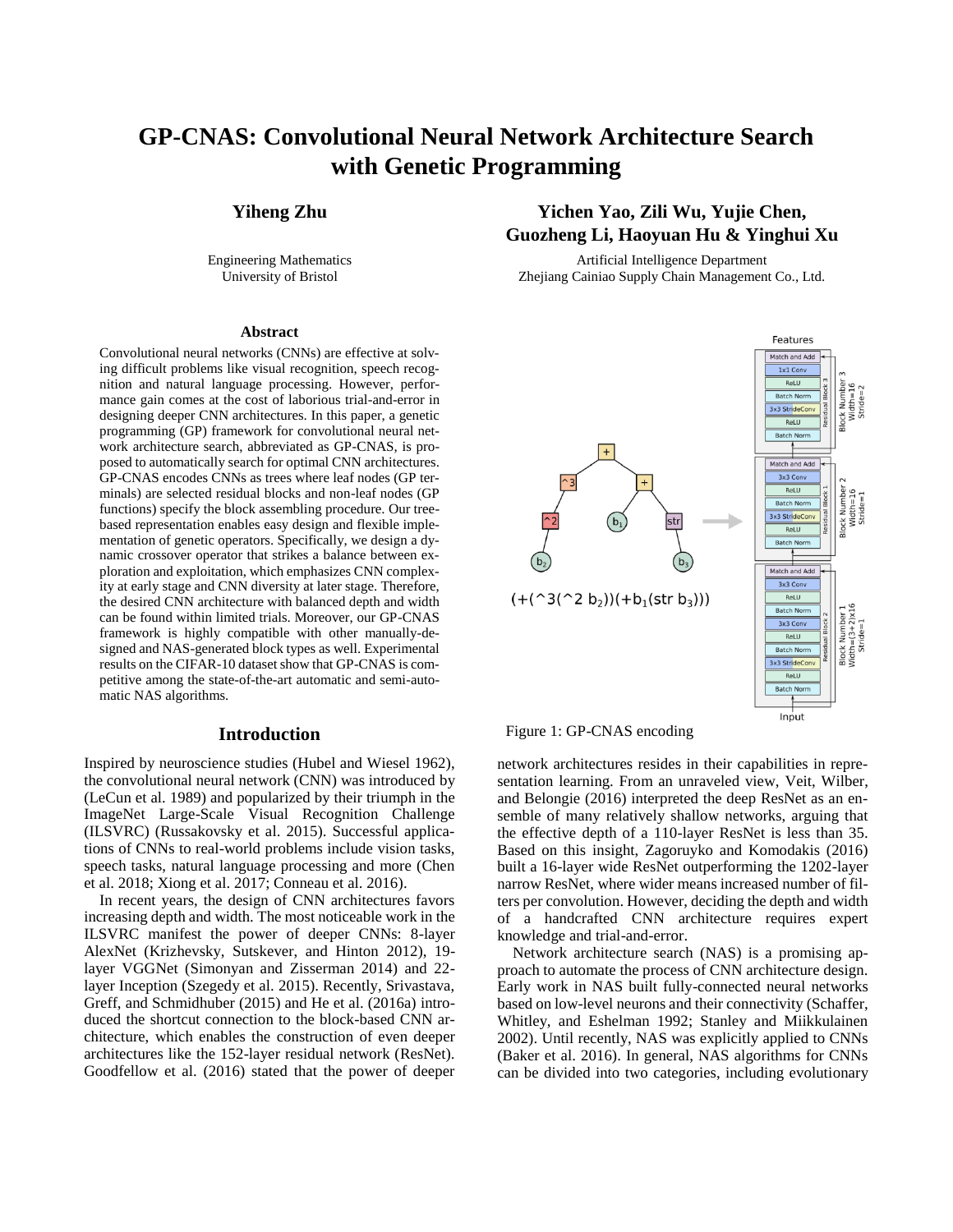algorithms (EAs) and methods based on reinforcement learning (RL) algorithms (Xie and Yuille 2017; Cai et al. 2018; Zhong et al. 2018). These methods have been proven to be effective in designing network architectures with competitive results on standard benchmarks. However, most of the algorithms from existing literature require painstakingly designed solution space and dedicated operators to achieve high search efficiency.

In this paper, we propose a simple and effective framework for CNN architecture search with genetic programming (GP), which is called GP-CNAS. Originally, GP was a variation of EA and was specialized in evolving computer programs and function expressions (Koza 1994; 2010; Walker 2001). The standard GP encodes the solutions as trees with selected residual blocks as terminals (leaf nodes) and the block assembling procedure defined by primitive functions (non-leaf nodes). In this way, GP can express complex logics that are composed of these functions such as network architectures. For GP-CNAS, we adopt this tree encoding to explicitly express CNN architectures with variable depth and width. Moreover, the tree encoding also facilitates flexible modification on CNN architectures with unified operators.

To evaluate the GP-CNAS framework, we conduct experiments on the CIFAR-10 dataset. The experimental results show that with very limited CNN candidate validation, GPCNAS can find competitive CNN architectures compared to the state-of-the-art models.

The contributions of this paper are:

- The proposed GP-CNAS framework effectively encodes CNN architectures as trees, where subtrees in different sizes correspond to CNN substructures at different scale. The tree-based representation enables easy design and flexible implementation of genetic operators.
- During the genetic evolution, the dynamic crossover operator strikes a balance between exploration and exploitation, which emphasizes CNN complexity at early stage and CNN diversity at later stage. The desired CNN with balanced depth and width can be found within limited trials.
- The GP-CNAS framework belongs to the semi-automatic NAS algorithms, with CNN blocks as tree terminals. Our framework is highly extensible with other CNN blocks.

#### **Related Work**

Designing network architectures remains to be a big challenge. Along with the development of handcrafted architectures, automatic network architecture search methods also underwent significant development over decades.

#### **EA for NAS**

Early work in NAS employed EAs to optimize both the network architecture and the weights of the network (Miller, Todd, and Hegde 1989; Stanley and Miikkulainen 2002). Recently, gradient-based methods for weight optimization becomes a convention when EAs are solely used for

optimizing network architectures (Lorenzo 2018). In the context of NAS for CNNs, EAs themselves mainly differ in network architecture representations and how they generate offspring. These representations can be divided into two categories: direct encoding like the directed acyclic graph (Real et al. 2017; Liu et al. 2018; Sun et al. 2018) and indirect encoding like the fixed-length binary string (Xie and Yuille 2017). The graph-style encoding simplifies the mapping from the solution space to representation space, while the string encoding can adopt genetic operators from existing EA literature. However, methods in the first category have difficulty in designing efficient genetic operators, and methods in the second category have difficulty in ensuring the feasibility of modified solutions. To summarize, both have the problem of inefficient sampling in search. Consequently, large population size and enough generations are required to find satisfactory CNN architectures.

#### **RL for NAS**

Another family of methods exploits the reinforcement learning (RL) approach. Recent representative work include MetaQNN (Baker et al. 2016), EAS (Cai et al. 2018) and BlockQNN (Zhong et al. 2018). MetaQNN applied the Q-Learning paradigm with epsilon-greedy strategy to train a policy which sequentially chooses layer types and corresponding hyper-parameters. However, due to low sample efficiency, MetaQNN limits itself in designing small network architectures (Zhong et al. 2018). To overcome this problem, (Cai et al. 2018; Zhong et al. 2018) employed the macro structure of well-known handcrafted architectures and restricted the search space at the micro level (i.e. the innerblock architecture). Results indicate that RL-based methods can achieve competitive performance on standard datasets. To summarize, the design of small network architecture and inner-block architecture search is suitable for RL-based NAS.

#### **GP for NAS**

GP is a variation of EA and specialized in evolving complex logics. (Koza and Rice 1991) successfully applied GP to find the optimal architecture of a neural network for the first time. They employed LISP symbolic expressions to represent various network architectures. Terminals in their GP framework adopted the finest network granularity, including the number of layers, the number of units per layer, and their connectivity. To our knowledge, the most related research to our work is by (Suganuma, Shirakawa, and Nagao 2017). Given a set of basic building blocks (i.e. ConvBlock and ResBlock), CNN structure and connectivity represented by Cartesian GP (CGP) encoding are optimized. Different from our work, CGP employed a directed acyclic graph with a two-dimensional grid to depict network structures. Due to the encoding complexity, only a mutation operator that randomly changes the type and connections of each block is applied. As shown in their experiment, the computational time to evolve small networks is relatively long.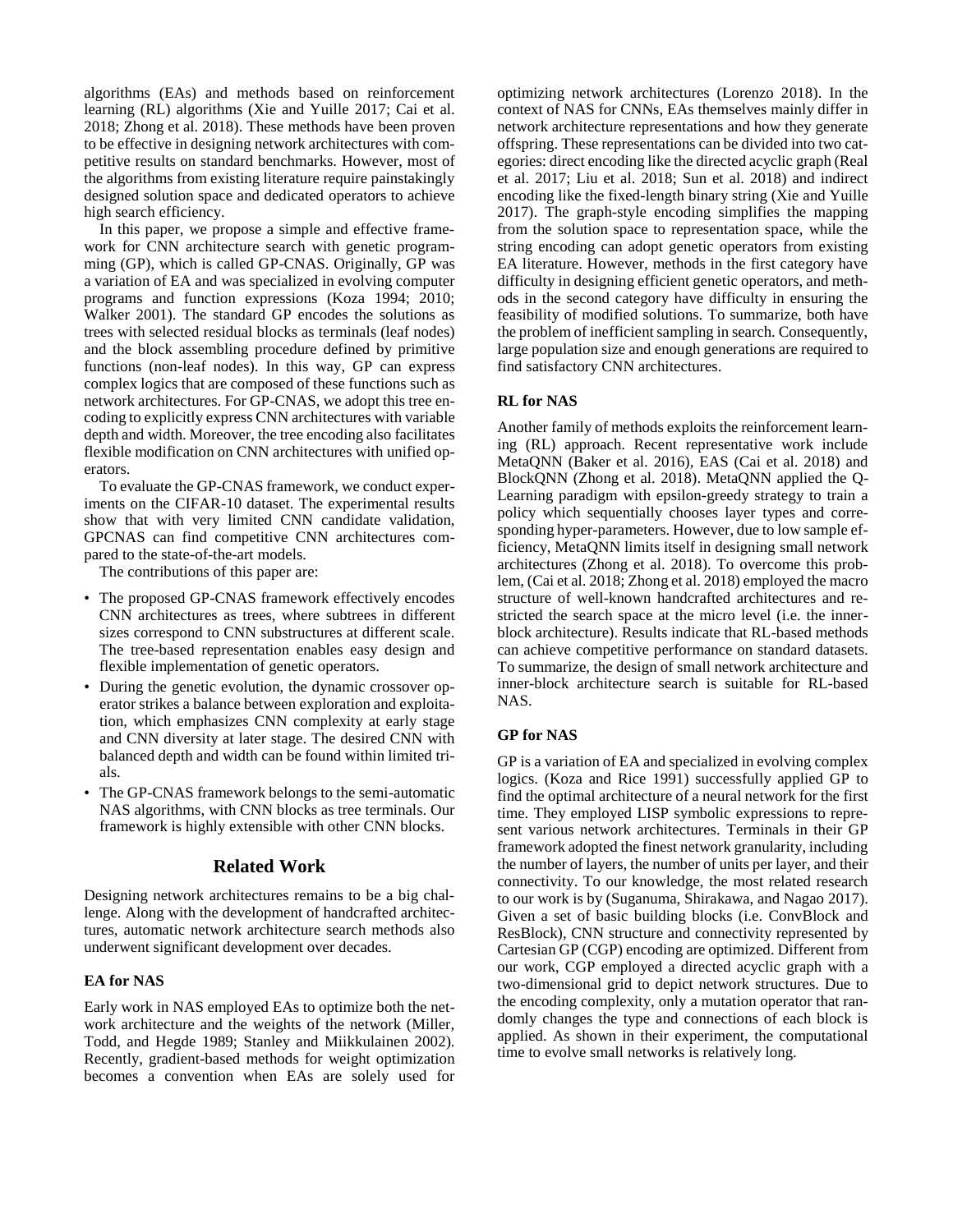#### **Method**

In this section, we firstly introduce our tree-based encoding for CNN architectures, which is simple and extensible. Then, the overall framework of GP-CNAS is described in detail.

#### **GP Tree Representation of CNN Architectures**

GP deals with the representation problem by adjusting the complexity of the structure undergoing adaptation (Koza 1994). A classical tree-based GP encoding is applied to denote CNN architectures in our method. The tree is composed of terminals (leaf nodes) and primitive functions (non-leaf nodes). Terminals consist of four residual blocks from (Zagoruyko and Komodakis 2016) based on their accuracies. Additionally, we define four operators as primitive functions that can reorganize CNN architectures in terms of depth and width.



Figure 2: Four residual blocks selected from (Zagoruyko and Komodakis 2016)

**Terminals** Four residual blocks used in our CNN architecture search are illustrated in Figure 2, which are denoted as b1, b2, b3, b4. The shortcut connection not only accelerates training but also alleviates the vanishing gradient problem and the diminished feature reuse problem (Szegedy et al. 2017; Huang et al. 2017), which enables the training of deeper CNNs. According to previous research (He et al. 2016b), extra operations along the shortcut connection lead to higher training error. Therefore, no operation is added to the shortcut connection for our residual blocks.

In the body of each residual block, the Rectified Linear Unit (ReLU) (Nair and Hinton 2010) is selected to introduce non-linearity, which mitigates the vanishing gradient problem (Glorot, Bordes, and Bengio 2011) and has lower computational cost (Krizhevsky, Sutskever, and Hinton 2012). Batch Normalization desensitizes the ReLU after it to the scale variance of incoming signals (Ioffe and Szegedy 2015). Apart from that, the functionality of down-sampling is implemented in the convolutional layer with increased stride size, which eliminates the need for the pooling layer (Springenberg et al. 2014). It also can be noticed that only  $3\times3$  and  $1\times1$  filters are used for convolutions. The use of filters no larger than  $3\times3$  is supported by (Szegedy et al. 2016), which stated that equivalent representational power can be achieved with lower dimensional embeddings in

spatial aggregation. For the  $1\times1$  filter, it is used for increasing or reducing the number of channels (Lin, Chen, and Yan 2013; Szegedy et al. 2015), which works as a fully-connected layer on the channel dimension.

**Primitive Functions** There are four types of primitive functions: (1)  $\Delta$  doubles the number of filters. We define multiple  $\alpha$ x operations as  $\alpha \sum_{x \in X} x$ , where X is the assemble of ^x operators following the path from the root node to the target leaf node. As we set the basic filter number per convolution to 16, when  $\lambda$  acts on a block, the number of filters is  $16 \times 2 = 32$ ; when three ^2 act on a block, the number of filters is  $16 \times (2 + 2 + 2) = 96$ . (2) In a similar way, ^3 triples the number of filters in target blocks.  $(3)$  + connects two blocks. (4) str doubles the size of stride for the target block. Both  $\Delta$ 2 and  $\Delta$ 3 make our CNN wider while + allow the architecture to become deeper. Additionally, the functionality of  $str$  is down-sampling.

For convenience and to guarantee the feasibility, the root node is set to  $+$  and the total number of str is restricted within 5. Moreover, only terminal nodes can be added after the primitive function  $str.$ 

We can also express the tree as the *LISP symbolic expression*. Taking Figure 1 as an example, the tree can be expressed as  $(+({}^{\wedge}3({}^{\wedge}2 b2)(+b1(str b3)))$ . Correspondingly, this expression can also be translated into the network architecture as follows: (1) three blocks b2, b1, b3 are connected sequentially; (2) the number of filters of b2 can be calculated as  $16 \times (2 + 3) = 80$  and others are default as 16; (3) the stride size of b3 is  $1 \times 2 = 2$  and others are set as default 1.

#### **GP-CNAS Framework**

In the evolutionary process, each CNN architecture is encoded as a tree by GP-CNAS where the validation accuracy after training is taken as its fitness. The evolutionary process of GP-CNAS can reproduce better CNNs generation by generation. The CNN architecture with the highest fitness is selected as the output of GP-CNAS. In this section, we describe the whole GP-CNAS framework at the beginning, which is shown in Algorithm 1. Then each part of GP-CNAS is detailed according to the logic flow of traditional evolutionary algorithms. Table 1 presents the specific types of operators that we implemented in GP-CNAS.

Table 1: GP-CNAS components

| <b>Operator</b> | Type                   | <b>Reference</b>                |
|-----------------|------------------------|---------------------------------|
| Initialization  | Ramped-half-and-half   | (Koza 1994)                     |
| Selection       | Tournament             | (Koza 1994; Koza and Poli 2005) |
| Crossover       | Single-point crossover | (Langdon and Qureshi 1995)      |
| Mutation        | Subtree mutation       | (Koza 1994; Koza and Poli 2005) |
| Update          | Elitism                | (Eshelman 1991)                 |

**Initialization** Firstly, a population with the pre-defined size is initialized with *ramped-half-and-half* (Koza 1994), which creates a population by two common GP tree-construction methods, which are *grow* and *full*. This mechanism generates an initial population of individuals with various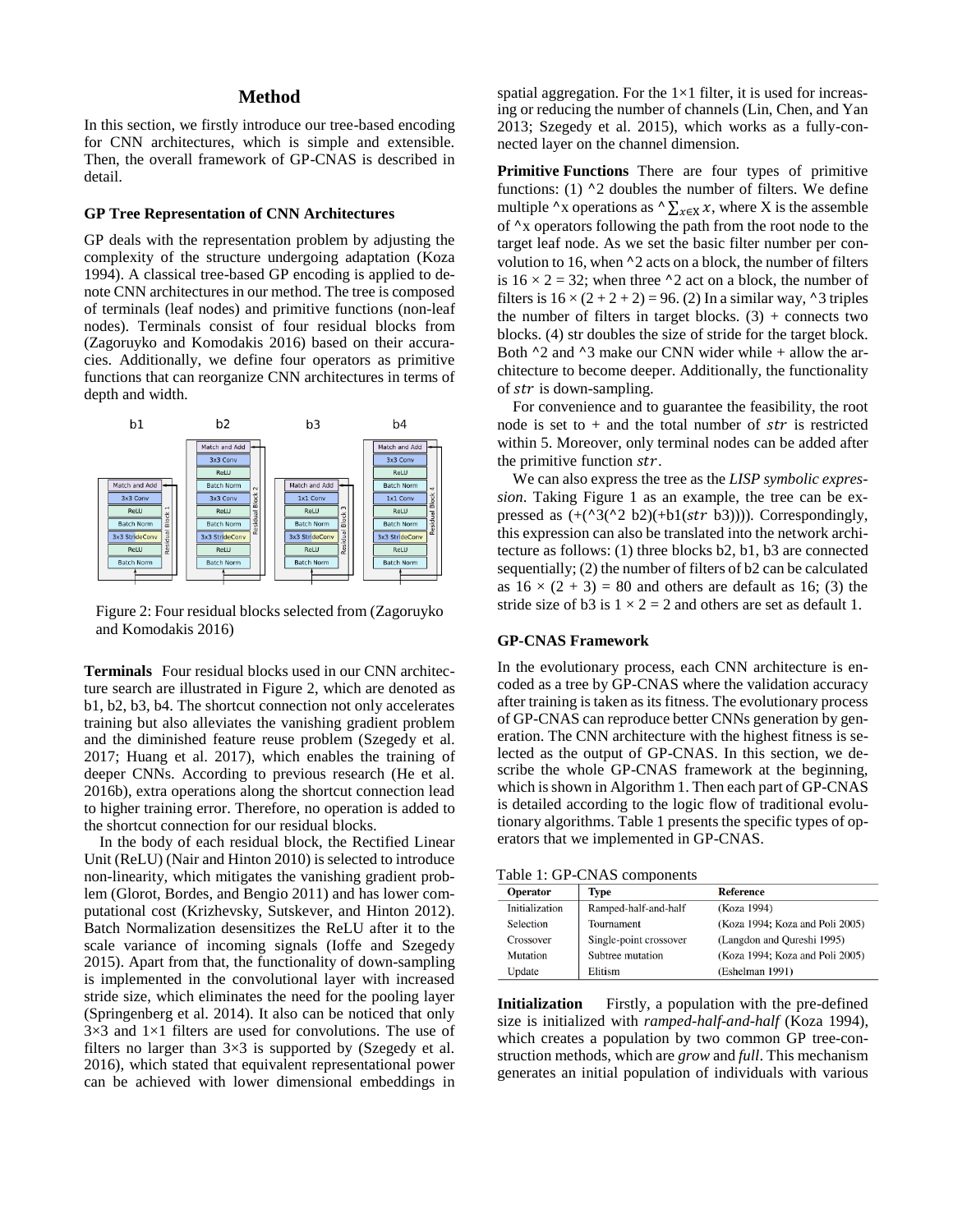

Figure 3: The emphasis of the crossover operator is different between the first  $T/2$  generations and the last  $T/2$  generations. For the first generation  $t = 1$  as the left diagram shows, the subtree pair in the red box has the largest difference in node number (i.e. 4) hence has the highest score of 1.64. For the last generation  $t = 10$  as the right diagram shows, the subtree pair in the blue box has the smallest difference in node number (i.e. 0) hence has the highest score 1.0. It can be noticed that the infeasible  $str$  is deleted after crossover operation in child 2 of left diagram.

sizes and structures. We define the *max\_depth* as the maximum depth for all trees in the initial population. In rampedhalf-and-half, the population is divided into *max\_depth*−1 parts. The maximum depth of the trees constructed in each part is specified as {2, 3,… , *max\_depth*} respectively. Each part contains half *grow* individuals and half *full* individuals. The *grow* process randomly selects a primitive function or a terminal as the current node from root to leaf sequentially. The construction process is terminated when we reach *max\_depth* of trees or no new node can be appended because all leaf nodes are terminals. The *full* method builds the tree with elements from the function node set until reaching *max\_depth* − 1. Then the process completes the tree by adding terminal nodes at the end.

**Selection** After population initialization, we perform the tournament selection (*line 6*) with a dynamic tournament size  $\kappa$ , defined as  $\kappa = [2 + (N/2 - 2) \log_2(t) / \log_2(T)]$ , where  $N$  denotes the population size,  $T$  is the maximum number of generations and  $t$  represents the current generation. The winners from two separate tournaments are selected as the parents for crossover. This function smoothly shifts the preference of tournament selection from the randomly selected individual to the best selected individual in the course of evolution.

**Crossover** The task complexity affects the desired network size, that is the number of effective parameters. In order to aggressively approach desired network complexity for a given task and gradually transition to exploring network architectures, we design a dynamic crossover operator.

As shown in Algorithm 2, the crossover operator selects a pair of crossover points from parent trees according to the

current generation  $t$  and the difference in subtree sizes which is the number of nodes. A *roulette-wheel* method is applied to select a pair of subtrees according to the normalized scores (*line 9*). As Figure 3 shows, the score function guarantees that the subtree pair with large difference gets high score in the first  $T/2$  generations and low score in the last  $T/2$  generations. A subtree swap is executed after determining the crossover point in each tree.

**Mutation** After crossover, we perform the mutation operation on all child individuals with the constant mutation rate  $\mu$ . In the mutation operation, a terminal node is randomly selected from the tree and replaced by a newly generated subtree using the *grow* method. The aim of mutation is to always explore larger networks with a small probability during the search process.

**Evaluation** During the evolutionary process, the validation accuracies after training are taken as fitness of the CNN architecture.

**Elitism Update** We apply an elitism mechanism to reserve the best  $N$  individuals from  $N$  parents and  $N$  children. This mechanism prevents losing dominant individuals during the evolutionary process.

# **Experimental Settings**

#### **Data Preparation**

All our experiments are conducted on the CIFAR-10 dataset (Krizhevsky and Hinton 2009). CIFAR-10 is a dataset for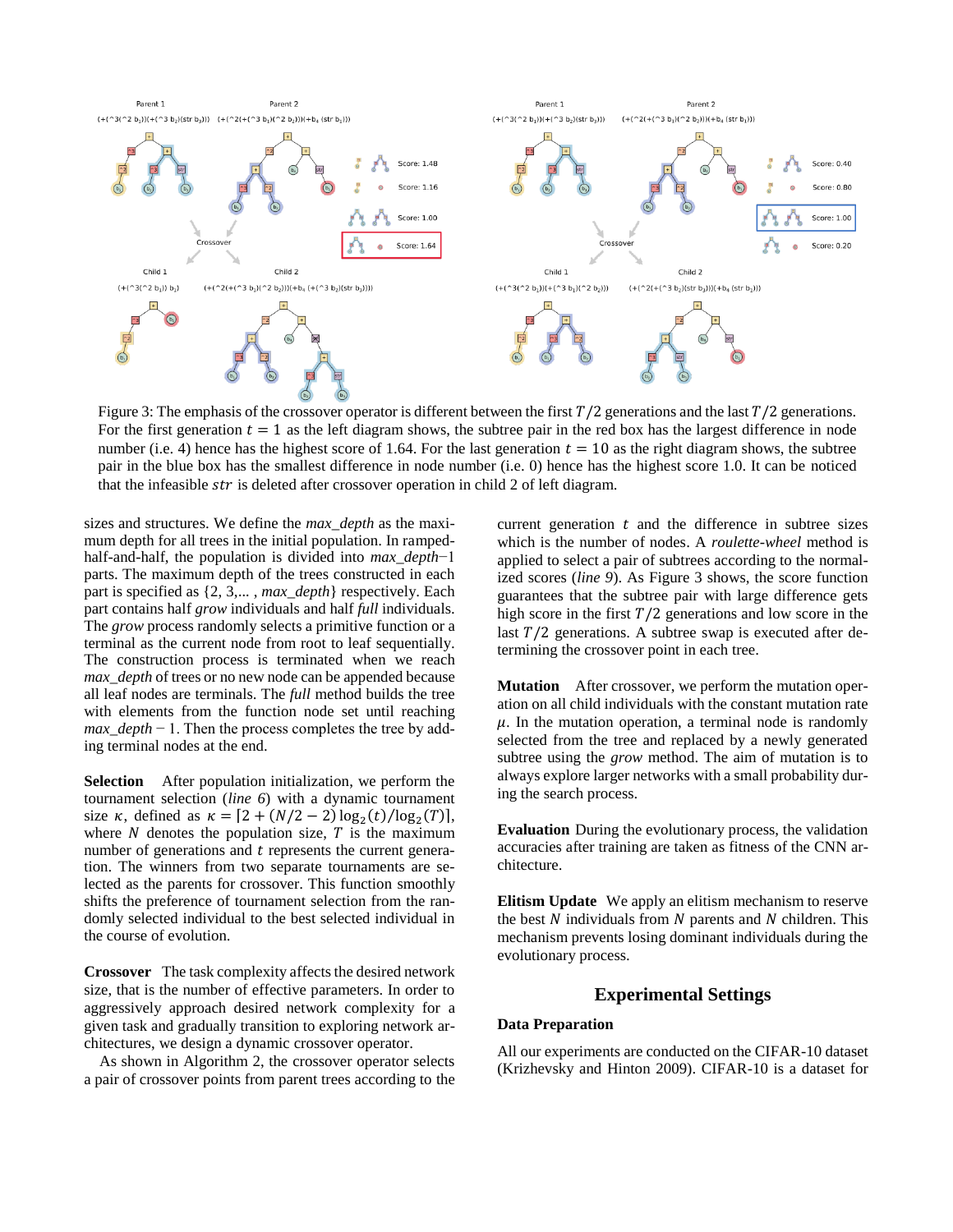**Algorithm 1: GP-CNAS Framework** 

```
Inputs : maximum generation number T;
               population size N; mutation rate \muOutputs: best_individual
1 pop :=initialize (\emptyset)
2\, t := 13 while t \leq T do
       crossover\_pop := \emptyset\overline{\mathbf{4}}while size(crossover_pop) \leq N do
5
            parents \leftarrow \textbf{select}(pop)6
             children \leftarrow \text{crossover} (parents, t)\overline{7}children add_to crossover_pop
8
        mutate\_pop := \emptyset\boldsymbol{9}for child \in crossover-pop do
10
11if rand_num \leq \mu then
12child \leftarrow \textbf{mutate} (child, t)13
                 child add_to mutate_pop
        accuracy \leftarrow train_and_value(mutate\_pop)14
        pop \leftarrow \textbf{update}(mutate\_pop, pop)15
       t \leftarrow t + 116
17 best_individual \leftarrow select_best (pop)
```
image classification, which consists of 50,000 training samples and 10,000 test samples. Each sample is a 32×32 RGB image, and the task is to classify images into 10 categories. The original training set is randomly split into 40,000 training images and 10,000 validation images. During the network architecture search, all networks are evaluated on the validation set, and the validation accuracies are taken as their fitness. The test set is kept untouched during the network architecture search stage and only used once for the fittest individual. Conventional data augmentation strategies (Krizhevsky, Sutskever, and Hinton 2012), including horizontal flips, random crops from padded images (i.e. 2-pixel padding on each side with zeros) and sample-wise standardization, are also adopted for data preprocessing. Recently, new data augmentation methods, such as cutout (DeVries and Taylor 2017) and random erasing (Zhong et al. 2017) were developed and obtained improved accuracies on image recognition tasks. However, data augmentation of this type is beyond the scope of our discussion, hence not employed for fair comparison.

#### **Neural Network Training**

Apart from the network architecture, all hyper-parameters are identical throughout our experiments. All our networks are trained, evaluated and tested with mini-batch stochastic gradient descent with Nesterov momentum (Nesterov 1983), in which the momentum term is fixed at 0.9. The batch size is set to 128, with the training batch queried from a random shuffle queue, and both the validation batch and the test batch queried from first-in-first-out queues. To restrict the training time for each network, we train them for 200 epochs with the learning rate schedule from (Zagoruyko and Komodakis 2016). Specifically, the initial learning rate is set to 0.1, then dropped to 0.02 after 60 epochs, 0.004 after

**Algorithm 2: Crossover Definition::** *node*<sup>*k*</sup>, the *i*<sup>th</sup> node in the tree *k*; subtree<sub>i</sub><sup>k</sup>, subtree rooted at node *i* in the tree *k* **Inputs** : parent\_tree<sub>k</sub>, parent\_tree<sub>m</sub>, t, T **Outputs** : *child\_tree<sub>k</sub>*, *child\_tree<sub>m</sub>* 1 diff  $vec := \emptyset$ **2 for** all node<sup> $k$ </sup>  $\in$  parent\_tree<sub>k</sub> do for all node<sub>*i*</sub>  $\in$  parent tree<sub>m</sub> do<br>  $value_{ij}^{km} \leftarrow diff(subtree_i^k,subtree_j^m)$ <br>  $value_{ij}^{km}$  add to diff vec  $\overline{\mathbf{3}}$  $\overline{4}$ 5 6 diff\_vec  $\leftarrow$  normalize(diff\_vec) 7 score\_vec :=  $\emptyset$ 8 for all value  $\begin{array}{l} \theta_{ij}^{km} \in \text{diff\_vec} \ \mathbf{do} \ \mathbf{9} \hspace{1em} \begin{array}{l} \text{score}_{ij}^{km} \in \text{diff\_vec} \ \mathbf{do} \ \mathbf{so}re_{ij}^{km} \leftarrow 1 + \text{value}_{ij}^{km} \cdot (T - 2t) / T \ \text{score}_{ij}^{km} \ \mathbf{add\_to} \ \text{score\_vec} \end{array} \end{array}$ 10 11 *crossover\_point<sub>ij</sub>*  $\leftarrow$  **select** (*score\_vec*) 12 child\_tree<sub>k</sub>, child\_tree<sub>m</sub>  $\leftarrow$  swap\_subtree  $(parent\_tree_k, parent\_tree_m, crossover\_point_{ij})$ 

120 epochs and 0.0008 after 160 epochs. Weight decay of 0.0005 (Krizhevsky, Sutskever, and Hinton 2012) is also used to alleviate overfitting. 200 CNNs in total are trained and evaluated in our experiment, that is 10 generations with the population size of 20. Our experiments are run on 20 NVIDIA Tesla P100 GPUs for 9 days in total.

#### **GP-CNAS Settings**

The parameters for the GP part are listed as follows. The population size  $N$  is set to 20 and the number of generations  $T$  is set to 10 considering the amount of computational resources and experimental time. To initialize the population, *max\_depth* of both *grow* and *full* methods are set to 10. For the mutation operation, the mutation rate  $\mu$  is set as 20%. In addition, the maximum depth of the newly generated subtree is 4.

# **Result and Analysis**

In this section, the performance of CNNs on the CIFAR-10 dataset is evaluated and discussed. The CNN with the best validation accuracy is selected and tested on the test set after training. The best architecture obtained from our GP-CNAS has 14 blocks, with 31 convolutional layers and 9.7 million parameters, and the final test accuracy is 94.57%.

**Performance Comparison** The performance of the GP-CNAS evolved network is compared with other state-of-the art network architectures in Table 2. These networks are categorized into three types, which are handcrafted networks, networks generated by semi-automatic algorithms and networks generated by fully-automatic ones, depending on how much human labor are involved in the network design. Since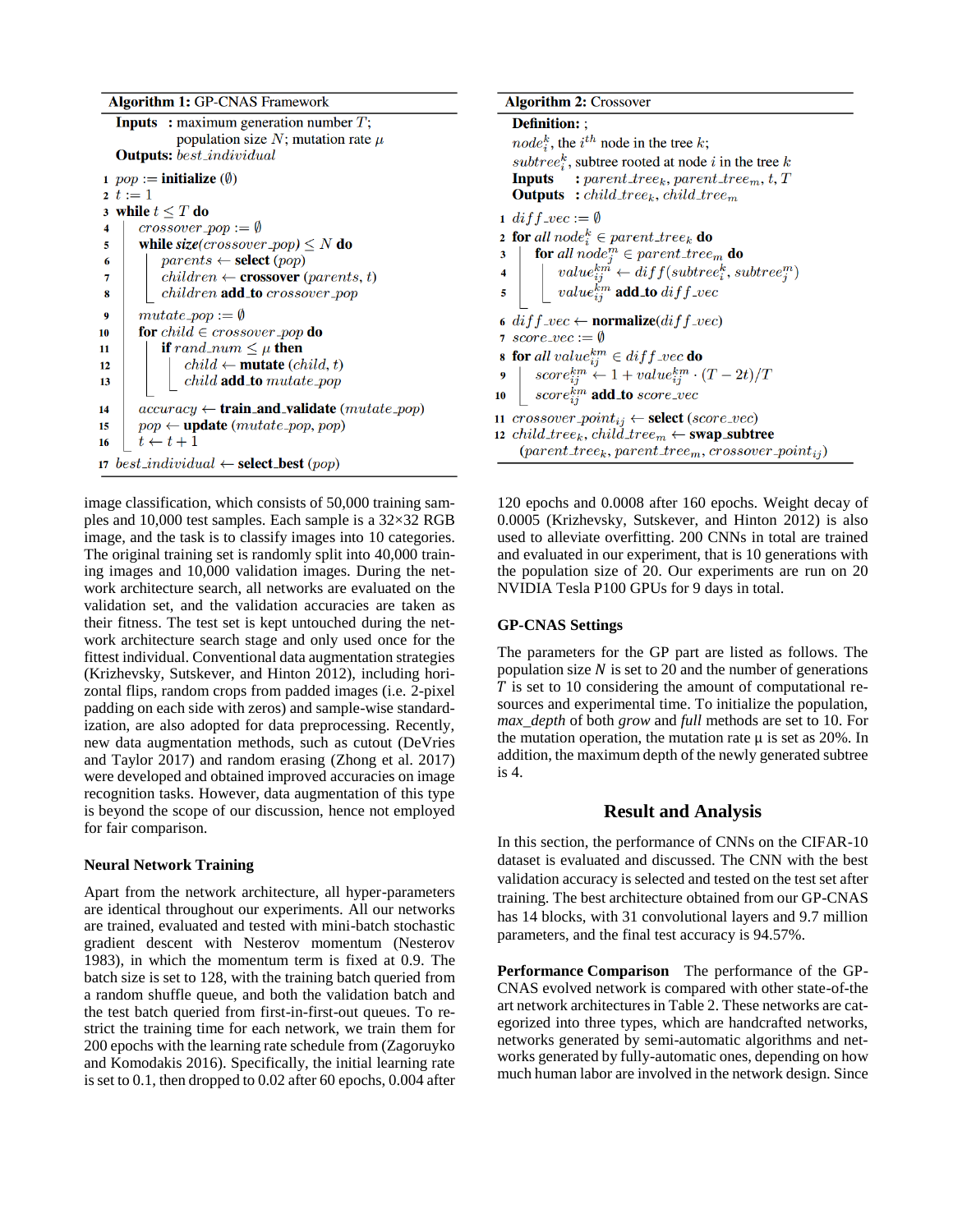Table 2: Performance Comparison of CNN Architectures on the CIFAR-10 Dataset.

| <b>Type</b> | <b>Model</b>                           | Para  | <b>Accuracy</b> |
|-------------|----------------------------------------|-------|-----------------|
|             | VGG (Simonyan & Zisserman 2014)        | 15.2M | 92.06%          |
|             | NIN (Lin et al. 2014)                  |       | 91.19%          |
|             | ResNet (He et al. 2016)                | 1.7M  | 93.39%          |
| Handcrafted | Stochastic Depth (Huang et al. 2016)   | 10.2M | 94.77%          |
|             | WRN (Zagoruyko & Komodakis 2016)       | 11.0M | 95.19%          |
|             | FractalNet (Larsson et al., 2016)      | 22.9M | 94.76%          |
|             | DenseNet $(k=12)$ (Huang et al., 2017) | 7.0M  | 95.90%          |
| Fully-Auto  | MetaQNN (Baker et al., 2016)           | 11.2M | 93.08%          |
|             | NAS v3 (Zoph & Le 2016)                | 7.1M  | 95.53%          |
|             | NASNet-A (Zoph et al., 2017)           | 3.3M  | 96.59%          |
|             | $CNN-GA$ (Sun et al., 2018)            | 2.9M  | 95.22%          |
|             | CGP (Suganuma et al., 2017)            | 1.7M  | 94.02%          |
|             | Block-QNN-S (Zhong et al., 2018)       | 6.1M  | 95.62%          |
| Semi-Auto   | GP-CNAS (Ours)                         | 2.0M  | 92.64%          |
|             | GP-CNAS (Ours)                         | 5.4M  | 94.10%          |
|             | GP-CNAS (Ours)                         | 9.7M  | 94.57%          |

the building blocks are pre-defined while block parameters and network connections are learned, GP-CNAS can be categorized as a semi-automatic network architecture search algorithm. The final test accuracy is 94.57%. It can be noticed that our final performance on the CIFAR-10 dataset is competitive compared with other well-known models, with the test accuracy higher than the ResNet (He et al. 2016a) from the handcrafted type and the MetaQNN (Baker et al. 2016) from the fully-automatic type.



Figure 4: Boxplot of validation accuracies for all individuals of each generation. The upper and lower bounds of the box represent the first and third quartile of each generation, median value are shown as horizontal bars, and outliers are plotted as individual dots.

**Evolutionary Process** Regarding the evolutionary performance, the validation accuracies for all generations are shown in Figure 4. Specifically, the accuracy increases monotonically as the evolution proceeds. In the first generation, the *ramped-half-and-half* initialization scheme generates both shallow networks by the *grow* method and deep networks by the *full* method, which leads to the highest

variance among all generations. Afterwards, those parents selected by the elitism mechanism are more likely to reproduce well-performed children. Moreover, the dynamic crossover operator strikes a balance between exploration and exploitation, which aggressively approaches the desired network complexity at early stage and proactively explore network diversity at later stage. Taking the advantages from the evolutionary process, CNN architectures are improved consistently and effectively.

The dynamic crossover operator and the elitism update mechanism bring the population towards the desired tree size. Figure 5 presents the number of tree nodes for all generations. In the first six generations, the averaged value increases steadily. While in the last four generations, the number of tree nodes approaches a value around 80 with decreased variance. It can be inferred that the model complexity reflected by the tree node number approaches the dataset complexity during the evolutionary process.



Figure 5: Boxplot of tree node number of all individuals for each generation. The upper and lower bounds of the box represent the first and third quartile of each generation, median value are shown as horizontal bars, and outliers are plotted as individual dots.

**Block Ratio** In Figure 6, the horizontal axis represents 200 individuals sorted by their fitness in ascending order. For each individual, its validation accuracy along with its block ratios is illustrated. It indicates that b2 and b3 are more likely to be the major block types in CNNs with high accuracies. For these "elite" networks on the right side of the graph, both block b2 and b3 have large ratio, with the averaged occurrence about 35%. In contrast, both block b1 and b4 are less likely to appear in the "elite" architectures, with the occurrence lower than 20%. Provided with the high extensibility of our GP-CNAS framework, the superior blocks can be detected given a set of candidate block types by the evolutionary process.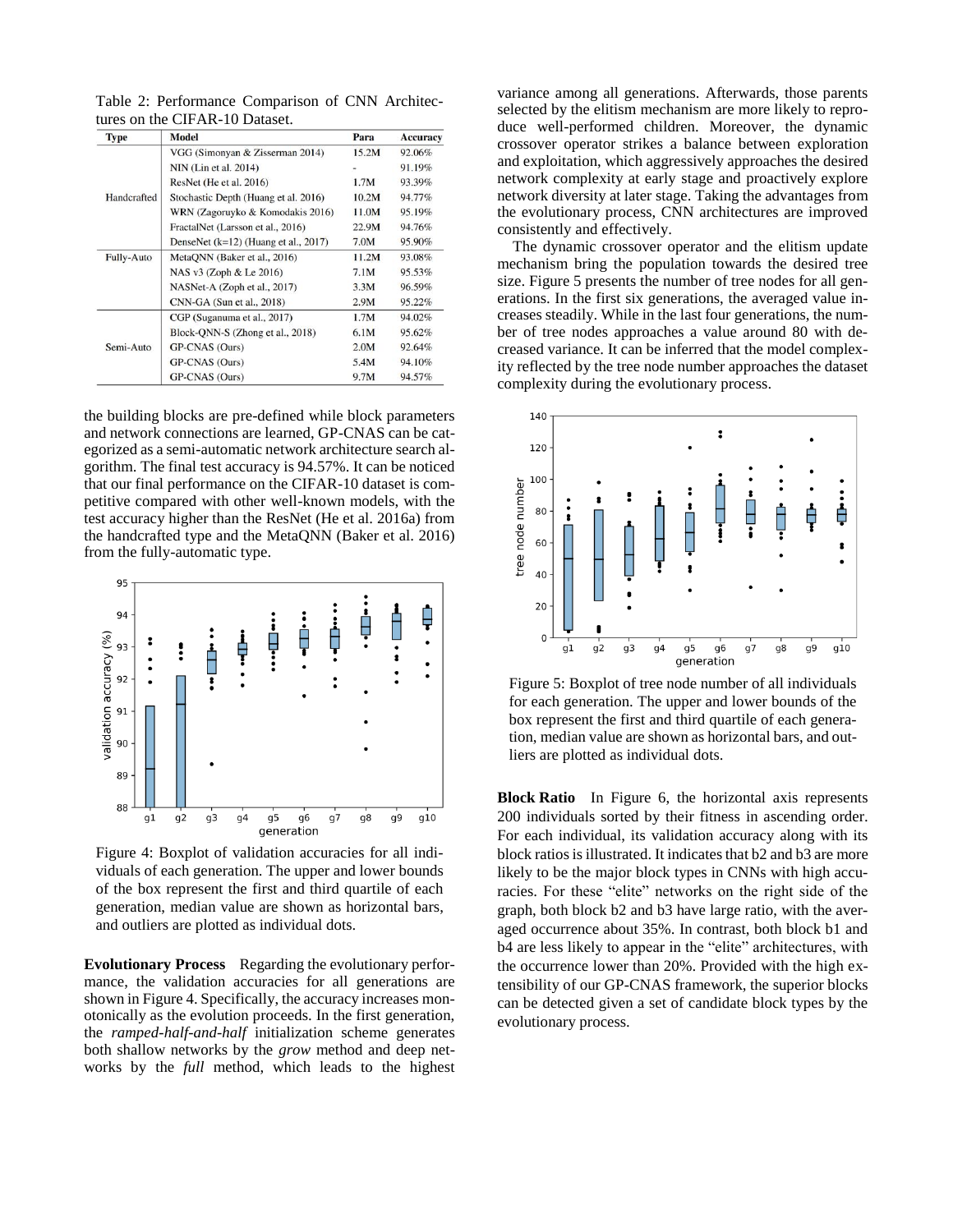

Figure 6: Block ratio and accuracy of each individual. The horizontal axis represents all individuals sorted by their fitness (i.e. gray line) in ascending order. The four colored lines depict the corresponding block ratio of each individual.

**Best Tree** The best tree obtained by GP-CNAS is shown in Figure 7. It contains 14 blocks, specifically  $b1\times1$ ,  $b2\times7$ ,  $b3\times4$  and  $b4\times2$ . The total number of convolutional layers is 31 and the parameter size of the CNN is 9.7 million. In terms of network architecture, the search space in our GP-CNAS supports the search of both deep and wide CNN architectures. As depicted in the tree, our best CNN architecture shares some commonalities with WRN (Zagoruyko & Komodakis 2016). The network is relatively shallow with only 14 blocks. Meanwhile, some blocks contain a large number of filters. The widest block is the  $11<sup>th</sup>$  one that contains 16×26 filters. Widening of blocks provides an effective way to reduce depth when the number of parameters is fixed, hence alleviates the gradient diminishing problem and facilitates efficient parallel computation. Similar to WRN, the number of strides is three in our best tree as well, with the stride locations evenly spaced in the latter half of the architecture.

## **Conclusion and Future Work**

In this paper, we propose the GP-CNAS framework to perform convolutional neural network architecture search with genetic programming. GP-CNAS encodes convolutional neural network architectures in trees, which enables effective and efficient search for optimal architectures with balanced depth and width. Based on the tree encoding, we design the dynamic crossover operator to aggressively approach desired network complexity and gradually transition to exploring network diversity. Our experimental results on the CIFAR-10 dataset confirmed our design intention.

Compared with encoding schemes such as the binary string and the directed acyclic graph, our tree representation



Figure 7: Architecture of the best tree output by GP-CNAS

enables easy design and flexible implementation of genetic operators. The GP-CNAS framework can automatically find competitive convolutional neural network architectures compared with other state-of-the-art models. Currently, the search space of GP-CNAS is restricted at the macro-level, where a set of handcrafted building blocks are provided in advance. In the future, the inner-block structure will be integrated into our tree representation, which leads to end-toend NAS solutions.

#### **Acknowledgments**

We would like to show our gratitude to Prof. Hong Jeff from School of Management and School of Data Science, Fudan University for his valuable advices about the presentation of this paper. This work has been supported by Alibaba Cloud for providing GPU computational resources and technical support.

#### **References**

Baker, B., Gupta, O., Naik, N. and Raskar, R., 2016. Designing neural network architectures using reinforcement learning. *arXiv preprint arXiv:1611.02167.*

Cai, H., Chen, T., Zhang, W., Yu, Y. and Wang, J., 2018. Efficient architecture search by network transformation. *AAAI*.

Chen, L.C., Papandreou, G., Kokkinos, I., Murphy, K. and Yuille, A.L., 2018. Deeplab: Semantic image segmentation with deep convolutional nets, atrous convolution, and fully connected crfs. *IEEE TPAMI, 40*(4), pp.834-848.

Conneau, A., Schwenk, H., Barrault, L. and Lecun, Y., 2016. Very deep convolutional networks for natural language processing. *arXiv preprint.*